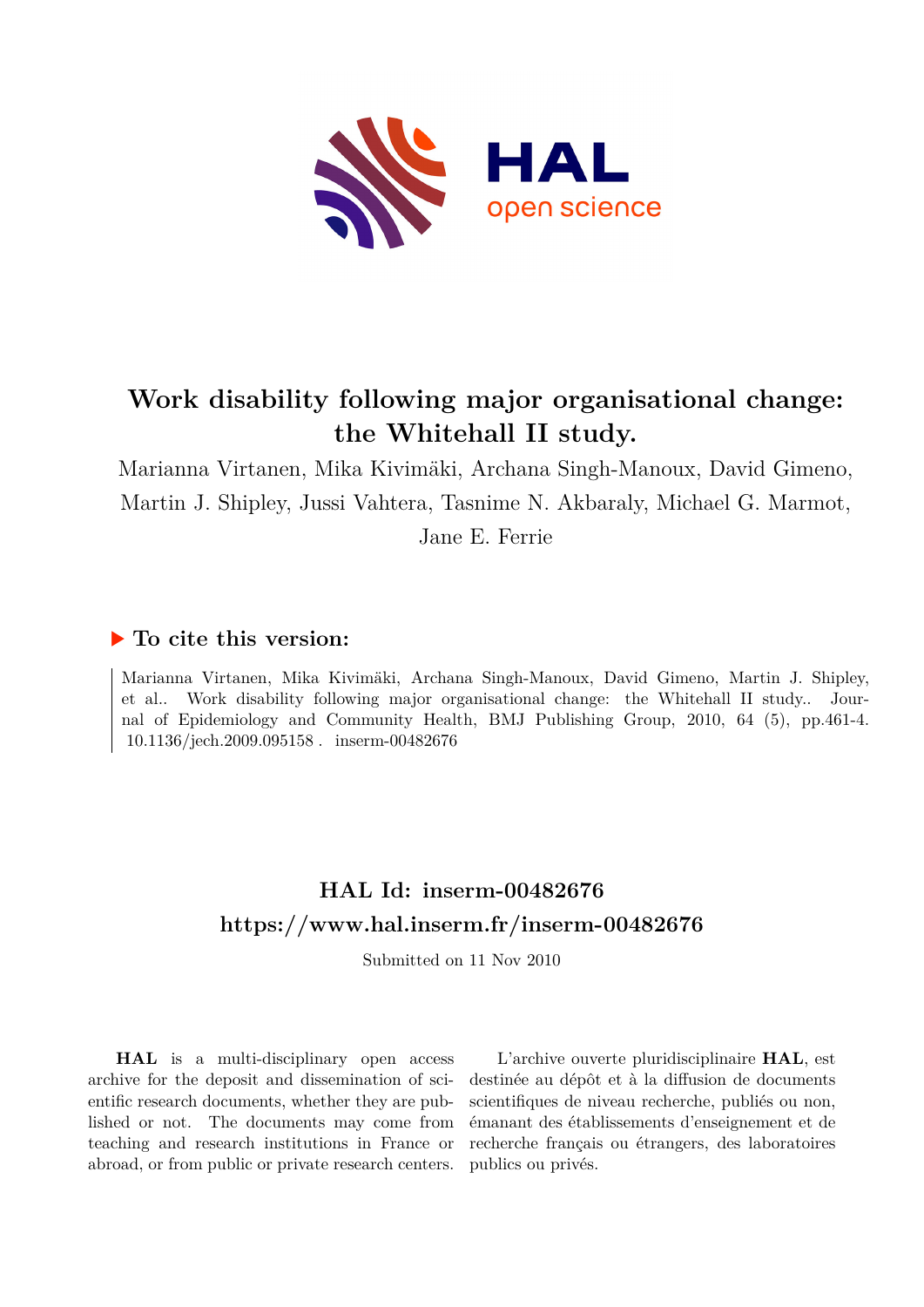# *Work disability following major organisational change: the Whitehall II study*

**Marianna Virtanen** 1 \* **, Mika Kivim**ä**ki** 2 3 **, Archana Singh-Manoux** 2 4 5 **, David Gimeno** 2 6 7 **, Martin J. Shipley** <sup>2</sup> **, Jussi Vahtera** 1 8 **, Tasnime N. Akbaraly** 2 9 **, Michael G. Marmot** <sup>2</sup> **, Jane E. Ferrie** <sup>2</sup>

*Finnish Institute of Occupational Health 1 Finnish Institute of Occupational Health , Helsinki,FR*

*Department of Epidemiology and Public Health 2 University College of London (UCL) , 1-19 Torrington Place London WC1E 6BT,GB*

*Faculty of Behavioral Sciences 3 University of Helsinki , FI*

<sup>4</sup> Santé publique et épidémiologie des déterminants professionnels et sociaux de la santé INSERM : U687, IFR69, Université Paris Sud -*Paris XI , Universit*é *de Versailles-Saint Quentin en Yvelines , H*ô*pital Paul Brousse 16, av Paul Vaillant Couturier 94807 VILLEJUIF,FR*

*Centre de G rontologie 5* <sup>é</sup> *Assistance publique - H*ô*pitaux de Paris (AP-HP) , H*ô*pital Sainte P*é*rine , FR*

*Division of Environmental and Occupational Health Sciences 6 The University of Texas School of Public Health , Health Science Center at Houston, , San Antonio Regional Campus, San Antonio, Texas,US*

*The Institute for Work and Health 7 The Institute for Work and Health , Toronto,CA*

*Department of Public Health 8 University of Turku , Turku University Hospital , Finnish Institute of Occupational Health , Turku,FI*

*Pathologies du syst me nerveux : recherche pid miologique et clinique 9* <sup>è</sup> <sup>é</sup> <sup>é</sup> *INSERM : U888 , IFR76 , Universit*é *Montpellier I , H*ô*pital la colombiere 39, avenue charles flahault BP 34493 -pav 42 calixte cavalier 34093 MONTPELLIER CEDEX 5,FR*

\* Correspondence should be adressed to: Marianna Virtanen <marianna.virtanen@ttl.fi >

#### **Abstract Background**

**Privatisation and private sector practices have been increasingly applied to the public sector in many industrialised countries. Over the same period, long-term work disability has risen substantially. We examined whether a major organizational change - the transfer of public sector work to executive agencies run on private sector lines - was associated with an increased risk of work disability.**

#### **Methods**

**The study uses self-reported data from the prospective Whitehall II cohort study. Associations between transfer to an executive agency assessed at baseline (1991**–**1994) and work disability ascertained over a period of approximately 8 years at three follow-up surveys (1995**–**1996, 1997**–**1999, 2001) were examined using Cox proportional hazard models.**

## **Results**

**In age- and sex-adjusted models, risk of work disability was higher among the 1263 employees who were transferred to an executive agency (hazard ratio 1.90, 95**% **confidence interval 1.46**–**2.48) compared with the 3419 employees whose job was not transferred. These findings were robust to additional adjustment for physical and mental health, and health behaviours at baseline.**

## **Conclusions**

**Increased work disability was observed among employees exposed to the transfer of public sector work to executive agencies run on private sector lines. This may highlight an unintentional cost for employees, employers and society.**

Over the past three decades, increases in long-term work disability have been seen in many industrialised countries.1 –4 Over the same period there were substantial changes in the labour market, with widespread downsizing, outsourcing, mergers, and job insecurity; results of the quest for efficiency. In the public sector these changes have taken the form of privatisation of services or the implementation of private sector practices. In the United Kingdom privatisation of the public utilities, which commenced in 1984, was followed by the "Next Steps" programme, through which the executive functions of government were transferred to executive agencies. These agencies are run on private sector lines and periodically have to bid for their own work through competitive tender.5 ,6

Few studies have been able to conduct a methodologically rigorous analysis of the associations between major organizational changes in the public sector and health outcomes. The Whitehall II study of civil servants originally designed to take advantage of the stability of jobs in the British Civil Service provided an opportunity to observe work disability associated with major organizational changes. Screening on recruitment to the Whitehall II study (1985–88) was complete before the gradual implementation of "Next Steps" commenced and thus provides data on health not only prior to the change itself but also prior to widespread rumour of change. Existing work using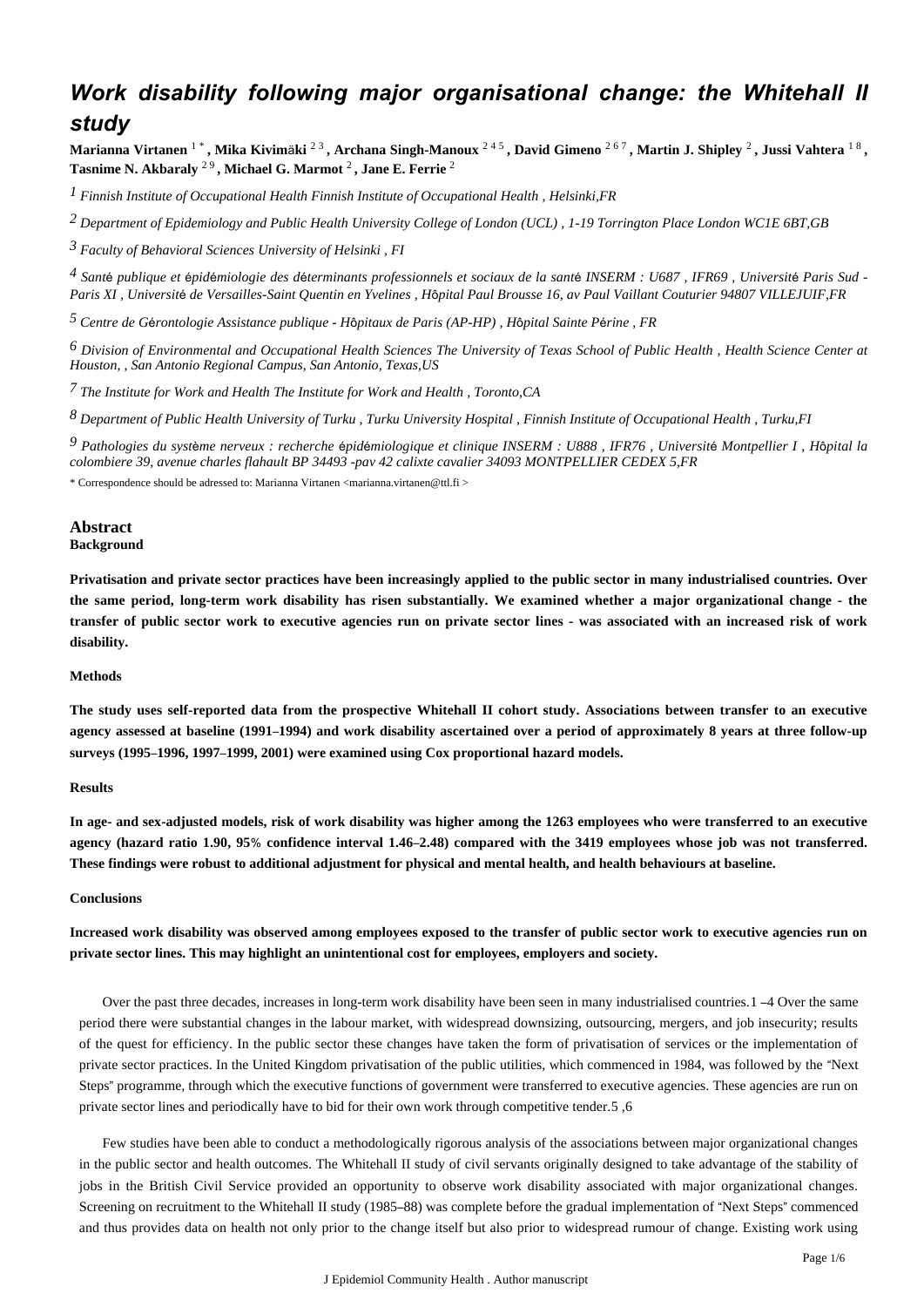these data has shown major organizational change to be associated with poor self-reported health and greater increases in blood pressure and weight for employees transferred to executive agencies compared to those who remained in the Civil Service, and the health effects were seen even during the anticipating phase of change.7 This and other earlier work on the association between major organizational change, such as outsourcing and mergers, and impaired health of employees,8 suggests that the association may also be found for work disability, that is, being unable to work because of illness or injury.

The present analyses focus on the question of major organizational change in Whitehall II. By using data collected across a number of phases and continued follow-up, we aimed to examine whether transfer to an executive agency is associated with long-term work disability-over a period of 10 years at maximum, as it was previously shown to be the latent period to observe plausible health effects for psychosocial factors at work.9

## **METHOD**

## **Participants**

The target population for Whitehall II was all London-based office staff aged 35–55 working in 20 civil service departments. Baseline screening (Phase 1, 1985–1988) involved a medical examination and a self administered questionnaire.10 With a response rate of 73%, the baseline cohort consisted of 10 308 participants (6895 men and 3413 women), covering a wide range of white-collar employment grades. Since Phase 1 there have been seven further data collection phases. The University College London ethics committee reviewed and approved the study, and written informed consent was obtained from each participant.

## **Major organizational change**

A question on transfer to an executive agency was included at Phase 3 (1991–1994, n=8637), the baseline for our analysis. The statement "change of your department into an agency" was followed by the options: (1) has happened, (2) is planned, (3) not certain what will happen, and (4) is not planned. At phase 3, 7148 were still employed in the Civil Service, including executive agency, and 5259 participants selected options 1 or 4. Participants who selected options 2 or 3 (n=1889), those with missing data for any of the baseline variables collected at phase 3 (n=172) and those who had taken voluntary early retirement or had missing data on outcome (n=405) were excluded. Thus, the analytic sample comprised 4682 participants aged 39 to 62 years.

#### **Work disability**

Data on work disability were collected over a period of approximately 7.7 years (S.D. 2.0, range 2.0–10.1) via surveys at phase 4 (1995–1996), phase 5 (1997–1999), and phase 6 (2001). We considered cases of work disability to be those participants who retired from the Civil Service due to health reasons or left the Civil Service and subsequently classified themselves as longterm sick. Participants who were in the labour force (working, job-seeking, training etc.), and those who had retired at age 60 (mandatory retirement age in the Civil Service) formed the comparison group.

# **Covariates**

Baseline covariates measured at Phase 3 included socio-demographic characteristics (age, sex, marital status [married/cohabited/not], and occupational grade11 ), measures of health status (suboptimal self-rated health [yes/no], pre-existing CHD, elevated blood pressure [ systolic/diastolic>140/90 mm Hg]12 , psychological distress13 measured as General Health Questionnaire (GHQ-30)14 caseness, overweight [≥25 kg/m<sup>2</sup>]15, and health behaviours (smoking and alcohol use). Survey data on unemployment periods (yes/no) were available at phases 5 and 6 but not at phase 4. In this variable, those with missing data were classified as "missing".

#### **Statistical analysis**

Chi-squared statistics were used to compare the baseline characteristics of employees who were transferred to an executive agency with those who were not. The start of the follow-up was the date of Phase 3 screening and the end date was either the date of the phase where work disability was first reported or the date of the last phase where non-case status was confirmed. Cox proportional hazard models were used to estimate the association between transfer to an executive agency and the occurrence of work disability. Results were expressed as Hazard Ratios (HR) and 95% confidence intervals (CI). The interaction term between sex and transfer into an agency (p = 0.086) did not suggest different effects of organizational change on work disability in men and women. Thus, we did not stratify the analysis by sex and all analyses were adjusted for sex. Models were sequentially adjusted for age, demographics, health status, health behaviours and unemployment periods during the follow-up. Analyses were performed using SAS software version 9.1.

# **RESULTS**

Of the 4682 participants in the analysis, 1263 (27%) reported having been transferred to an executive agency. Characteristics of the participants as a function of the transfer to an executive agency are presented in table 1 . Transferred employees were slightly older, more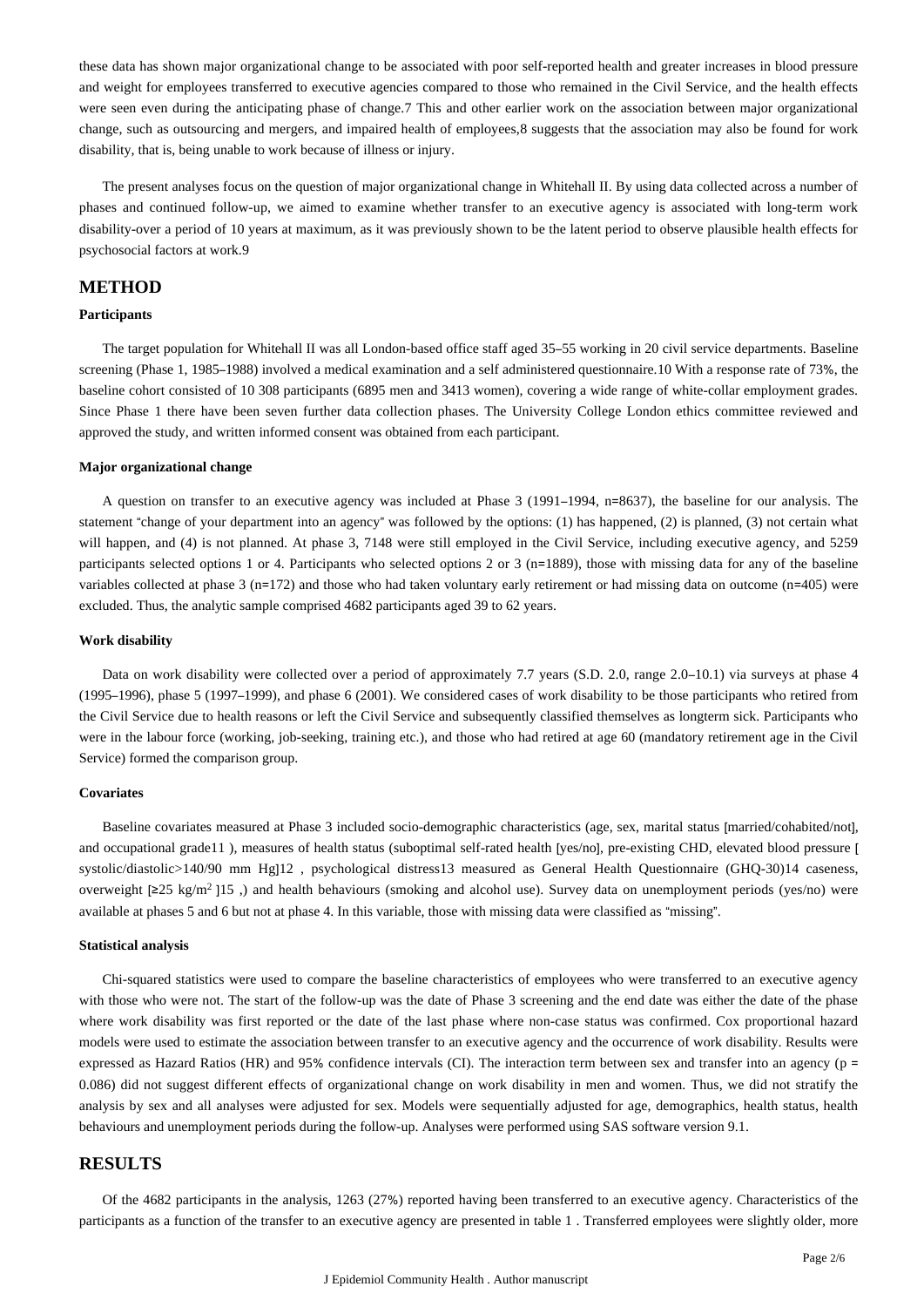likely to be men, married or cohabited, and in higher occupational grades than those not transferred. They also had more psychological distress and were more likely to have high blood pressure than nontransferred employees. Altogether 239 new cases of work disability occurred during 36115 person-years of follow-up time, a rate of 6.6 per 1000 person-years. Work disability was more common among those with older age, the low grades, and participants with non-optimal selfrated health, psychological distress, or CHD (results not shown).

Table 2 shows the association between transfer to an executive agency and subsequent work disability. In the age- and sex-adjusted model, employees who experienced major organizational change were at greater risk of subsequent work disability (hazard ratio 1.90, 95% confidence interval (CI)1.46–2.48), compared to those not transferred. Additional adjustment for marital status and occupational grade made little difference to the hazard ratio. Further adjustment for health, health behaviours and unemployment periods somewhat attenuated the hazard ratio, 1.61 (95% CI 1.23–2.10). Addition of an interaction term between sex and transfer to an agency showed some evidence (p =0.086) for a higher hazard ratio in men, 1.93 (95% 1.37 to 2.73), compared with women, 1.22 (95% CI 0.78 to 1.91).

# **DISCUSSION**

In this study from the Whitehall II cohort, we found an increased risk of work disability among employees who had previously experienced major organizational change - the transfer of public sector work to executive agencies run on private sector lines. Our findings are also consistent with our earlier study of this cohort which used the measure of organizational change but focussed on self-reported psychological and physical morbidity.7 The adjustment for health status assessed at the beginning of the follow-up and unemployment periods after the baseline suggests that our results were not attributable to pre-existing morbidity or unemployment experiences during the follow-up period.

To our knowledge, this study is unique in terms of its prospective design and the ability to take account of a range of covariates. We treated our exposure group (employees experiencing major organizational change) in the same way as an "intention-to-treat group" in a clinical trial, that is, those reporting the exposure at phase 3 remained in the exposure group regardless of what happened to them after that. This approach is to minimise bias caused by exposure changes related to the outcome of interest; particularly appropriate when data on exposure during the follow-up are incomplete, as is the case in the present study. Although differential loss to followup among those transferred to agencies is possible, major bias is unlikely as the analyses controlled for differences in pre-existing health. We therefore believe that our findings are likely to be generalisable across the Civil Service and probably beyond to other office-based public sector employees.

It remains to be investigated whether there is a direct causal link between major organizational change, in terms of a transfer into an executive agency, and work disability. The unintentional drawbacks related to such changes may involve job insecurity, increased workload, and perceived injustice, especially if the process is insensitively managed and leads to major disruption of established social support networks. Many of these adverse psychosocial factors have been shown to be associated with poor health outcomes.8 ,9 ,16 –18

The intensity by which organizational change and job insecurity is perceived by individuals may be dependent on the labour market context.8 Work in the British Civil Service was believed to be secure "for life" and changes that took place during late 1980s and 1990s were most likely to be experienced as fundamental and beyond one's control due to the change from secure to an insecure job.19

Empirical evidence from the UK has shown that increases in the unemployment rate result in increases in applications for incapacity benefit, suggesting that part of the rise in the incapacity rate is actually "hidden unemployment".20 Therefore, transfer of employees into executive agencies may have put higher demands on the capacities of transferred employees, competition for jobs, and unstable careers, eventually resulting in withdrawal from the labour market since they no longer "fit in".

#### **Conclusions**

As the outsourcing and privatisation of public sector services become more common worldwide, our observation that the risk of work disability was greater among employees who experienced major organizational change highlights an important potential cost attendant on moves toward privatisation of the public sector.

# **What is already known on this topic**

Major organizational changes, such as outsourcing and privatisation, have been shown to be associated with impaired health among affected employees.

Whether this impaired health subsequently translates into long-term work disability is unclear.

# **What this study adds**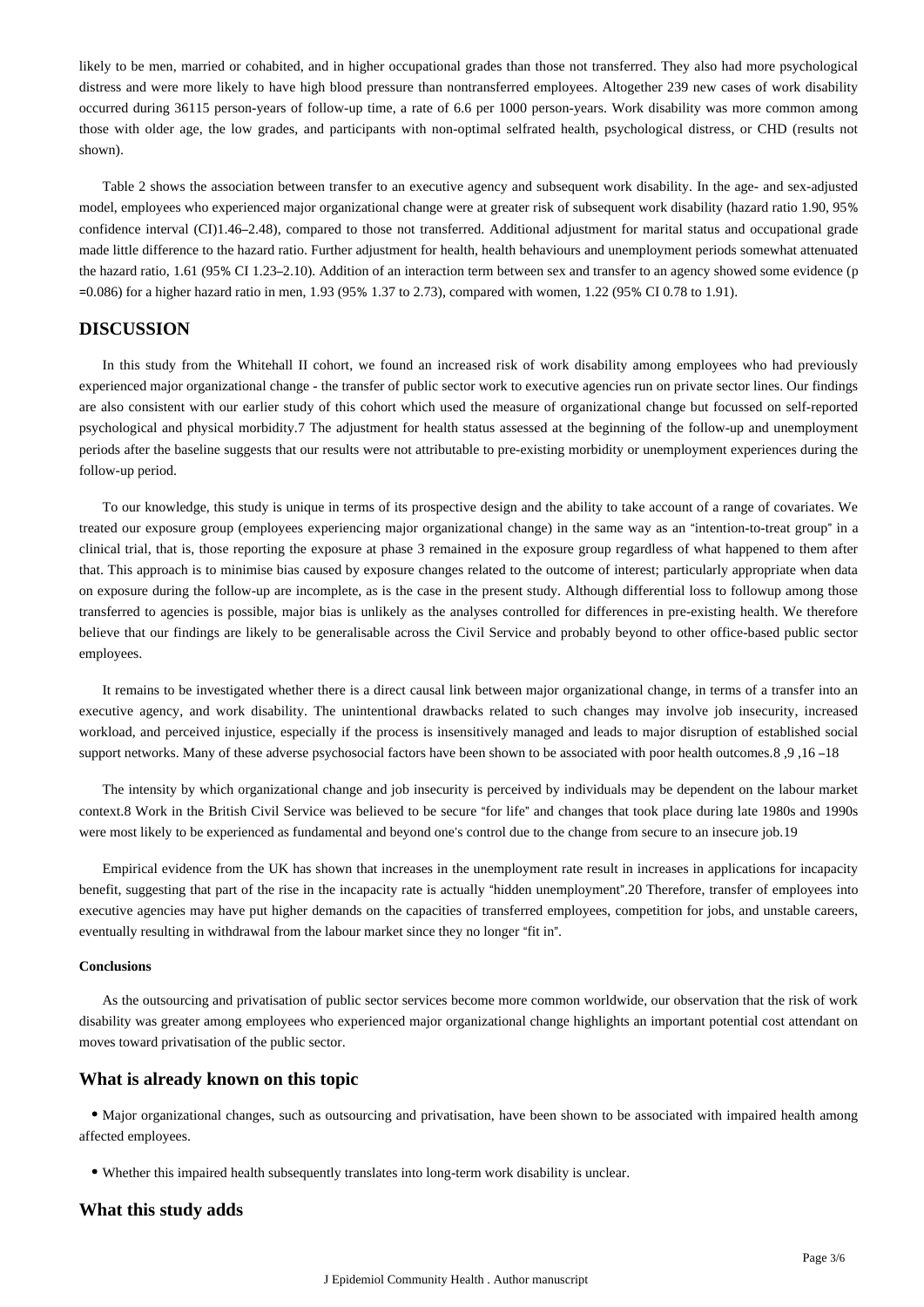• Risk of subsequent work disability was higher among civil servants transferred to an executive agency (a form of outsourcing) than among those not transferred.

This may highlight an unintentional cost for employees, employers and society.

# **Ackowledgements:**

**Sources of financial support** : The Whitehall II study has been supported by grants from the Medical Research Council; British Heart Foundation; Health and Safety Executive; Department of Health; National Heart Lung and Blood Institute (HL36310), US, NIH: National Institute on Aging (AG13196), US, NIH; Agency for Health Care Policy Research (HS06516); and the John D and Catherine T MacArthur Foundation Research Networks on Successful Midlife Development and Socio-economic Status and Health. J.E.F. is supported by the Medical Research Council (Grant number G8802774), M.K., J.V., T.N.A. and M.V. by the Academy of Finland (grants #117604, #124271, # 124322, #129262, #133535), M.K. is also supported by the BUPA Foundation, UK, and the NIH/National Heart, Lung, and Blood Institute (R01HL036310-20A2) and the National Institute on Aging (R01AG034454), USA; AS-M is supported by a \_EURYI' award from the European Science Foundation and the National Institute on Aging (R01AG013196 and R01AG034454), MGM by an MRC Research Professorship and M.J.S. by a grant from the British Heart Foundation.

**Acknowledgements:** We thank all participating civil service departments and their welfare personnel and establishment officers; the Occupational Health and Safety Agency; the Council of Civil Service Unions; all participating civil servants in the Whitehall II study; and all members of the Whitehall II Study Team. The Whitehall II Study Team comprises research scientists, statisticians, study coordinators, nurses, data managers, administrative assistants, and data entry staff, who make the study possible.

## **References:**

- 1 . Moncrieff J , Pomerleau J . Trends in sickness benefits in Great Britain and the contribution of mental disorders . J Public Health Policy . 2000 ; 22 : 59 67
- 2 . Editor: Järvisalo J , Andersson B , Boedeker W , Houtman I . Mental disorders as a major challenge in prevention of work disability . Helsinki Social Insurance Institution, Social Security and Health Reports ; 66 : 2005 ;
- 3 . Holzmann R , Hinz R . Old age income support in the 21st century: an international perspective on pension systems and reform . Washington, DC The World Bank ; 2005 ; 3 - 56
- 4 . OECD . Transforming disability into ability: policies to promote work and income security for disabled people . Paris OECD Publishing ; 2003 ; 16 176
- 5 . National Union of Civil and Public Servants . Agenda for the Future: The Civil Service towards the Twenty First Century . London National Union of Civil and Public Servants ; 1991 ;
- 6 . Next Steps Team . Next Steps Briefing Note . Cabinet Office ; March 1997 ;
- 7 . Ferrie JE , Shipley MJ , Marmot MG . The health effects of major organisational change and job insecurity . Soc Sci Med . 1998 ; 46 : 243 54
- 8 . Ferrie JE , Westerlund H , Virtanen M . Flexible labour markets and employee health . Scand J Work Environ Health Suppl . 2008 ; 6 : 98 110
- 9 . Eller NH , Netterstrøm B , Gyntelberg F . Work-related psychosocial factors and the development of ischemic heart disease: a systematic review . Cardiol Rev . 2009 ; 17 : 83 - 97
- 10 . Marmot M , Brunner E . Cohort Profile: the Whitehall II study . Int J Epidemiol . 2005 ; 34 : 251 6
- 11 . Kaprio J , Sarna S , Fogelholm M . Total and occupationally active life expectancies in relation to social class and marital status in men classified as healthy at 20 in Finland . J Epidemiol Community Health . 1996 ; 50 : 653 - 60
- 12 . Karpansalo M , Lakka TA , Manninen P . Cardiorespiratory fitness and risk of disability pension: a prospective population based study in Finnish men . Occup Environ Med  $2003 \cdot 60 \cdot 765 = 9$
- 13 . Upmark M , Lundberg I , Sadigh J . Psychosocial characteristics in young men as predictors of early disability pension with a psychiatric diagnosis . Soc Psychiatry Psychiatr Epidemiol  $1999 \cdot 34 \cdot 533 = 40$
- 14 . Goldberg DP . The detection of psychiatric illness by questionnaire . London, UK Oxford University Press ; 1972 ;
- 15 . Månsson N , Eriksson K , Israelsson B . Body mass index and disability pension in middleaged men—non-linear relations . Int J Epidemiol . 1996 ; 25 : 80 5
- 16 . Michie S , Williams S . Reducing work related psychological ill health and sickness absence: a systematic literature review . Occup Environ Med . 2003 ; 60 : 3 9
- 17 . Kivimäki M , Virtanen M , Elovainio M . Work stress in the etiology ofcoronary heart disease a meta-analysis . Scand J Work Environ Health . 2006 ; 32 : 431 42
- 18 . Netterstrøm B , Conrad N , Bech P . The relation between work-related psychosocial factors and the development of depression . Epidemiol Rev . 2008 ; 30 : 118 32
- 19 . Hartley J . Editor: Ferrie JE , Griffits J , Marmot M . Models of job insecurity and coping strategies of organizations . Labour market changes and job insecurity: a challenge for social welfare and health promotion . WHO Regional Publications, European Series ; (81 ) 1999 ; 127 - 49
- 20 . Burchardt T . The evolution of disability benefits in the UK: Re-weighting the basket . London London School of Economics, Centre for Analysis of Social Exclusion ; CASE/26 1999 ;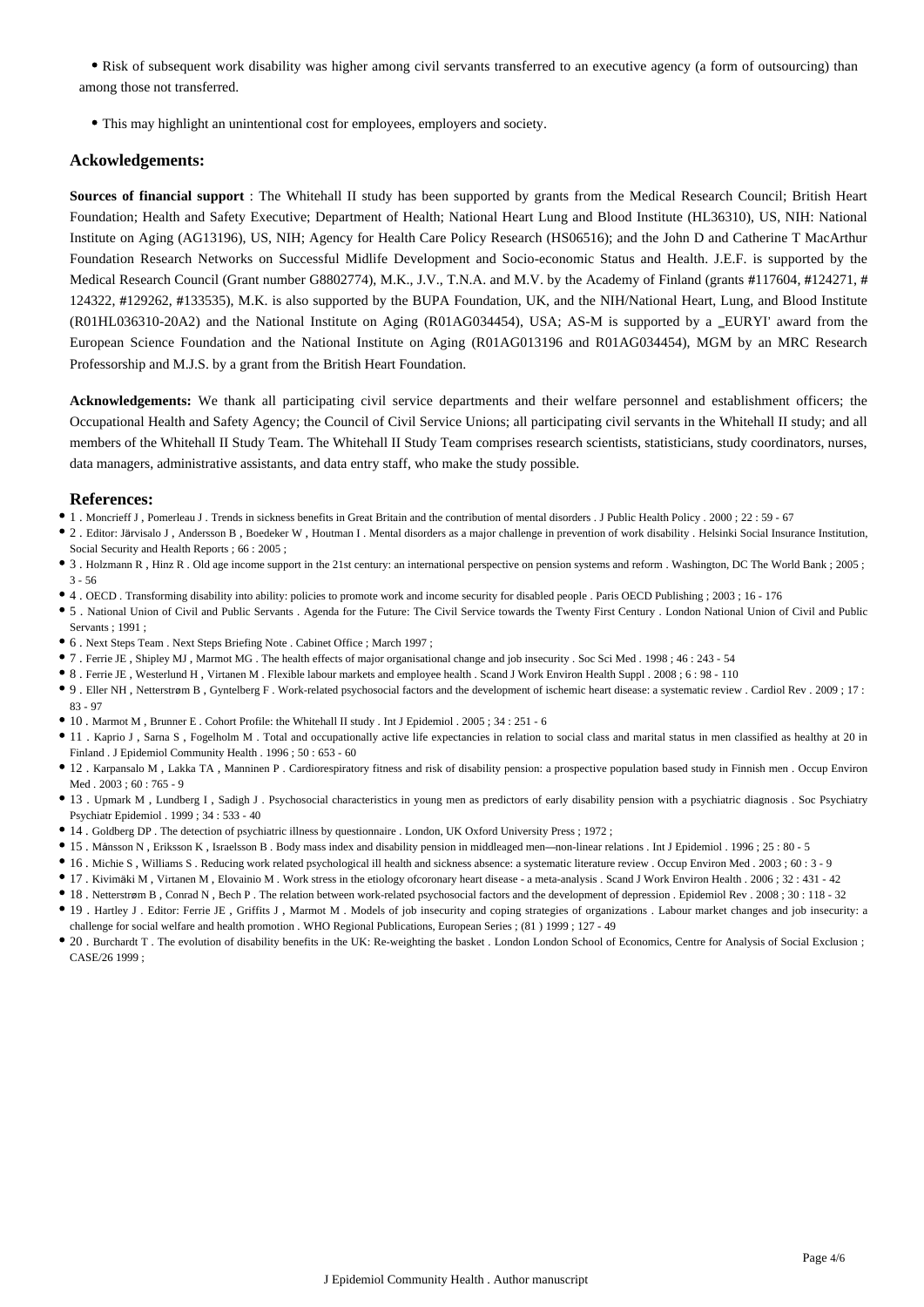# **Table 1**

Characteristics of the participants at baseline in relation to a transfer to an executive agency. Figures are numbers (percentages) unless otherwise stated.

|                                    |              | <b>Transfer to agency</b> |                |         |  |
|------------------------------------|--------------|---------------------------|----------------|---------|--|
| <b>Characteristics at baseline</b> | All (n=4682) | No $(n=3419)$             | Yes $(n=1263)$ | P-value |  |
| Age; Mean (S.D.)                   | 48.5(5.7)    | 48.4(5.8)                 | 48.8(5.5)      | 0.030   |  |
| Sex                                |              |                           |                | < 0.001 |  |
| Men                                | 3335 (71.2)  | 2376 (69.5)               | 959 (75.9)     |         |  |
| Women                              | 1347 (28.8)  | 1043(30.5)                | 304(24.1)      |         |  |
| Married / cohabiting               |              |                           |                | 0.002   |  |
| Yes                                | 3612 (77.2)  | 2598 (76.0)               | 1014(80.3)     |         |  |
| No                                 | 1070 (22.9)  | 821 (24.0)                | 249(19.7)      |         |  |
| Occupational grade level           |              |                           |                | 0.002   |  |
| I highest                          | 874 (18.7)   | 663 (19.4)                | 211(16.7)      |         |  |
| $\rm II$                           | 1101 (23.5)  | 765 (22.4)                | 336 (26.6)     |         |  |
| $\rm III$                          | 653 (14.0)   | 453 (13.3)                | 200(15.8)      |         |  |
| ${\rm IV}$                         | 792 (16.9)   | 592 (17.3)                | 200(15.8)      |         |  |
| V                                  | 612(13.1)    | 459 (13.4)                | 153(12.1)      |         |  |
| VI lowest                          | 650 (13.9)   | 487 (14.2)                | 163(12.9)      |         |  |
| Non-optimal self-rated health      |              |                           |                | 0.142   |  |
| $\rm No$                           | 3606 (77.0)  | 2652 (77.6)               | 954 (75.5)     |         |  |
| Yes                                | 1076 (23.0)  | 767 (22.4)                | 309 $(24.5)$   |         |  |
| Psychological distress             |              |                           |                | 0.006   |  |
| No                                 | 3686 (78.7)  | 2726 (79.7)               | 960 (76.0)     |         |  |
| Yes                                | 996 (21.3)   | 693 (20.3)                | 303 (24.0)     |         |  |
| ${\rm CHD}$                        |              |                           |                | 0.594   |  |
| $\rm No$                           | 4569 (97.6)  | 3334 (97.5)               | 1235 (97.8)    |         |  |
| Yes                                | 113(2.4)     | 85(2.5)                   | 28(2.2)        |         |  |
| Hypertension                       |              |                           |                | < 0.001 |  |
| $\rm No$                           | 4018 (85.8)  | 2989 (87.4)               | 1029(81.5)     |         |  |
| Yes                                | 664 (14.2)   | 430 (12.6)                | 234(18.5)      |         |  |
| Obesity                            |              |                           |                | 0.051   |  |
| $\rm No$                           | 2497 (53.3)  | 1853 (54.2)               | 644(51.0)      |         |  |
| Yes                                | 2185 (46.7)  | 1566 (45.8)               | 619(49.0)      |         |  |
| Alcohol use                        |              |                           |                | 0.082   |  |
| $\rm No$                           | 818 (17.5)   | 576 (16.9)                | 242 (19.2)     |         |  |
| Moderate                           | 3073 (65.6)  | 2275 (66.5)               | 798 (63.2)     |         |  |
| High                               | 791 (16.9)   | 568 (16.6)                | 223(17.7)      |         |  |
| Smoking                            |              |                           |                | 0.796   |  |
| ${\rm No}$                         | 4058 (86.7)  | 2966 (86.8)               | 1092(86.5)     |         |  |
| Yes                                | 624 (13.3)   | 453 (13.3)                | 171(13.5)      |         |  |
|                                    |              |                           |                |         |  |